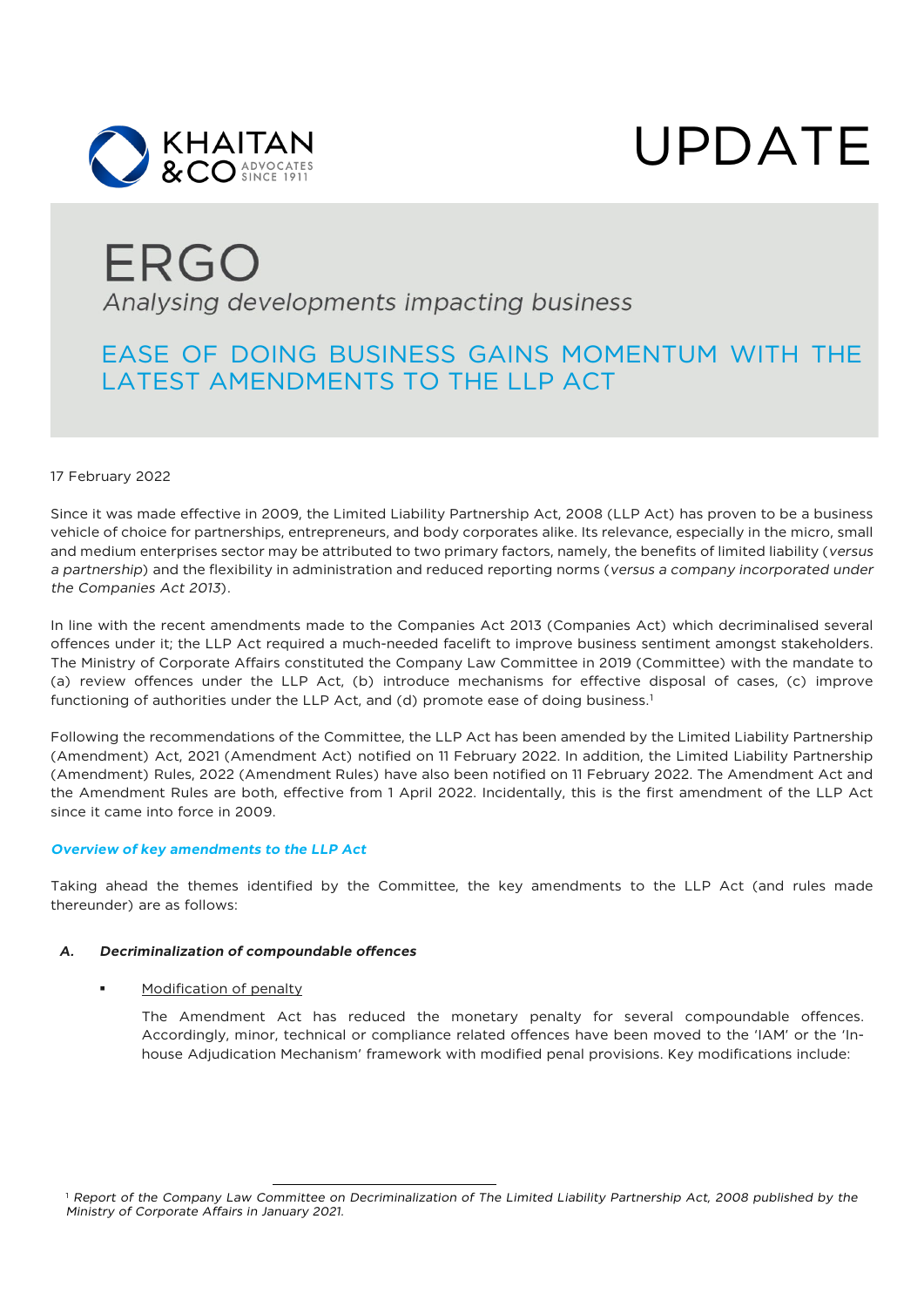# ERGO F DOING BUSINESS GAINS MOMENTUM WITH THE LATEST AMENDMENTS

| <b>Offence</b>                                                                                                                                                                                                                                   | <b>Erstwhile Provision</b>                                                                                                                                                                                                                                                                                                                     | <b>Amended Provision</b>                                                                                                                                                                   |
|--------------------------------------------------------------------------------------------------------------------------------------------------------------------------------------------------------------------------------------------------|------------------------------------------------------------------------------------------------------------------------------------------------------------------------------------------------------------------------------------------------------------------------------------------------------------------------------------------------|--------------------------------------------------------------------------------------------------------------------------------------------------------------------------------------------|
| Contravention<br>of<br>provisions of Section 17 of<br><b>LLP</b><br>Act.<br>the<br><sub>on</sub><br>rectification of name of<br>limited<br>liability<br>the<br>partnership (LLP)                                                                 | As per the previous provision, if an LLP is<br>registered with an identical or undesirable<br>name, the LLP would be required to change<br>its name within 3 months, a contravention of<br>which would be punishable with a fine of INR<br>10,000 to INR 5,00,000 for the LLP and INR<br>10,000 to INR 1,00,000 for the designated<br>partner. | This penal provision has been done<br>away with and the Central Government<br>would now allot a new name in place of<br>the old name and issue<br>a fresh<br>certificate of incorporation. |
| Contravention of Section<br>34(3) of the LLP Act<br>filing<br>regarding<br>οf<br>Statement of Accounts<br>and Solvency; and<br>to file<br>Failure<br>annual<br>within<br>return<br>the<br>prescribed timeline under<br>Section 35 of the LLP Act | A contravention of these provisions would<br>be liable to a fine of INR 25,000, subject to a<br>maximum fine of INR 5,00,000 for the LLP<br>and INR 10,000 subject to a maximum fine of<br>INR 1,00,000 for the designated partner.                                                                                                            | The fine is INR 100 for each day of<br>contravention subject to a maximum<br>fine of INR 1,00,000 for the LLP and INR<br>50,000 for the designated partner.                                |
| General penalties under<br>Section 74 of the LLP Act                                                                                                                                                                                             | Any offence under LLP Act for which no<br>express punishment has been prescribed<br>would be liable to a fine of INR 5,000 and<br>INR 50 for each day of default subject to a<br>maximum fine of INR 5,00,000.                                                                                                                                 | The maximum fine is now reduced to<br>INR 1,00,000.                                                                                                                                        |

#### Compounding of offence

As per the Amendment Act, regional directors appointed by the Central Government may compound any offence under the LLP Act which is punishable with fine only. The scope of the erstwhile section of the LLP Act has been considerably broadened to include the process for such compounding. While the maximum sum to be collected upon compounding may extend to the maximum fine provided for such offence under the LLP Act, it is clarified that such cap would not apply to any subsequent offence committed by the LLP/ partner/ designated partner within a period of 3 (three) years from the date of the first offence.

#### *B. Effective disposal of cases*

#### Adjudication of penalties

The Central Government may now appoint adjudicating officers for the purpose of adjudging penalties under the LLP Act. The Central Government by an order dated 11 February 2022has appointed registrar of companies of various states as adjudicating officers for adjudging penalties under the LLP Act. This order is effective from 1 April 2022. Further, any person aggrieved by an order of an adjudicating officer may prefer an appeal within a period of 60 (sixty) days to the relevant regional director.

#### Special courts

The Amendment Act recommends establishing special courts for speedy trial of criminal offences including fraud. It also lays down the procedures and powers of such special courts, including the power to conduct summary trials for offences punishable with imprisonment not exceeding 3 (three) years.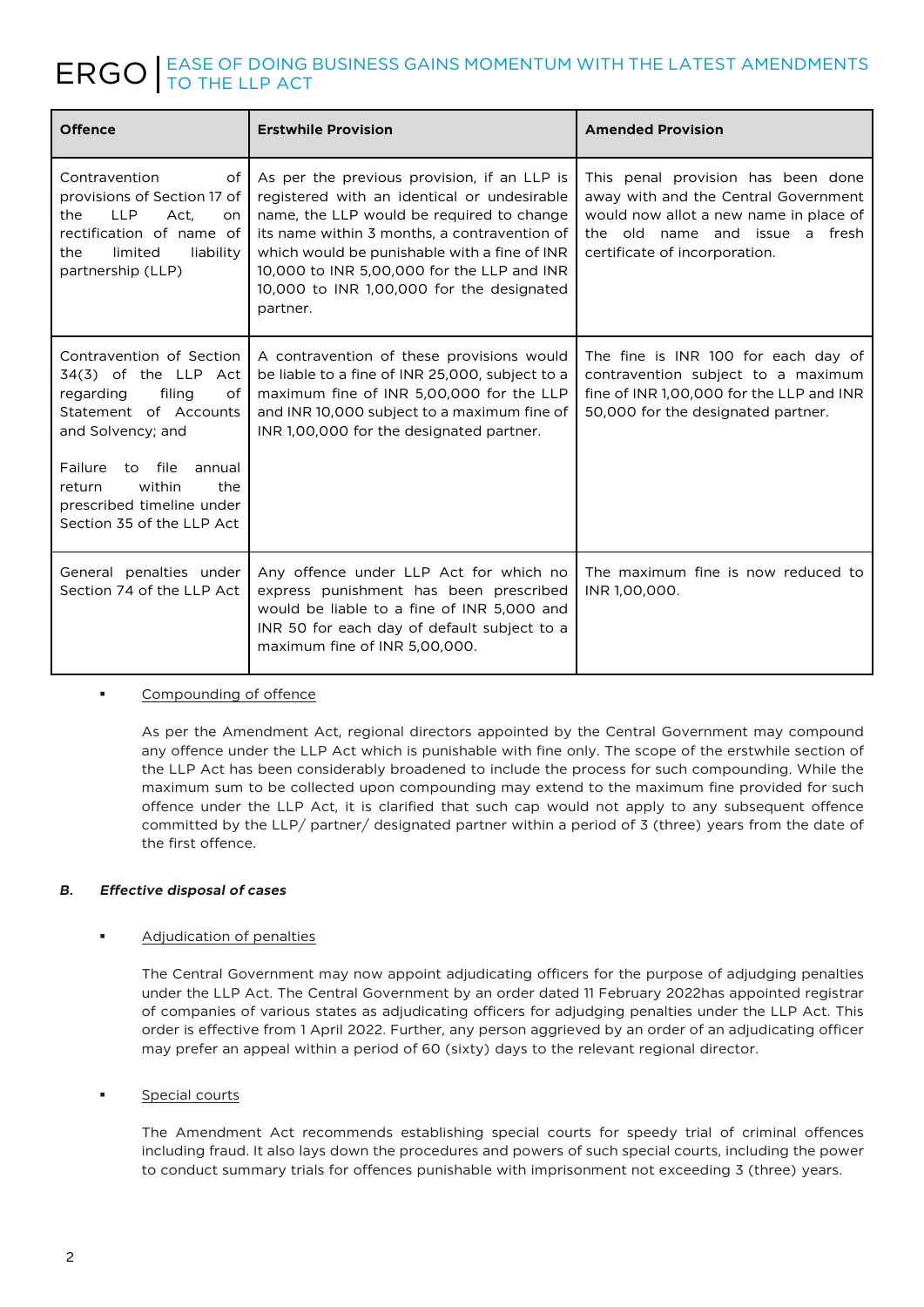## ERGO F DOING BUSINESS GAINS MOMENTUM WITH THE LATEST AMENDMENTS

#### Time bound appeals

As per the Amendment Act, any appeal preferred to the National Company Law Appellate Tribunal (NCLAT) must be filed within 60 (sixty) days, from the date of the order of the National Company Law Tribunal, provided that the NCLAT may, for sufficient cause, entertain an appeal after the expiry of the said period but provided the appeal is preferred within a further period of 60 (sixty) days. In other words, a maximum appeal time of 120 (one hundred and twenty) days has been prescribed under the Amendment Act.

#### *C. Improved functioning*

#### Registration offices

The Amendment Act proposes establishment of registration offices by the Central Government at such places as it may deem fit for discharge of various functions under the LLP Act, including registration of new LLPs.

#### Greater flexibility in case of filing lapses

As an additional relaxation, the erstwhile section prescribing a period of 300 (three hundred) days for late filing has been amended to remove the said time limit.

#### *D. Ease of doing business*

#### Concept of small LLPs:

The concept of small LLPs, in line with the concept of 'small companies' under the Companies Act, has been introduced. Small LLPs will have significantly reduced cost of compliance and will benefit from fewer applicable penalties. To qualify as a small LLP, the contribution by the partners should be limited to a maximum of INR 5,00,00,000 (Indian Rupees Five crore) and the turnover (in the immediately preceding financial year) should be limited to INR 50,00,00,000 (Indian Rupees Fifty crore).

The relaxations available to small LLPs include reduction in (i) compliances like registering, or recording notice of appointment, cessation, change in name, address, designation of a partner or designated partner, and (ii) penalty amount by half of the penalty prescribed under the LLP Act subject to a maximum of INR 1,00,000 (Indian Rupees One lakh) for the LLP and INR 50,000 (Indian Rupees Fifty thousand) for a partner/ designated partner.

#### Residency requirement for designated partners

The erstwhile provision required every LLP to have at least one designated partner who is a 'resident in India' (similar to the residency requirement for directors under the Companies Act). To meet this requirement, such designated partner had to stay in India for a period of not less than 182 (one hundred and eighty-two) days during the immediately preceding one year. This tenure has been relaxed and the resident designated partner is now required to stay not less than 120 (one hundred and twenty) days during the financial year.

#### *E. Enhanced transparency*

#### Stringent compliance in the event of fraudulent activities

It is pertinent to note that for any act committed with fraudulent intention by an LLP or its partners, the defrauding partners shall be punishable with imprisonment of a term which may extend to 5 (five) years as opposed to 2 (two) years provided earlier.